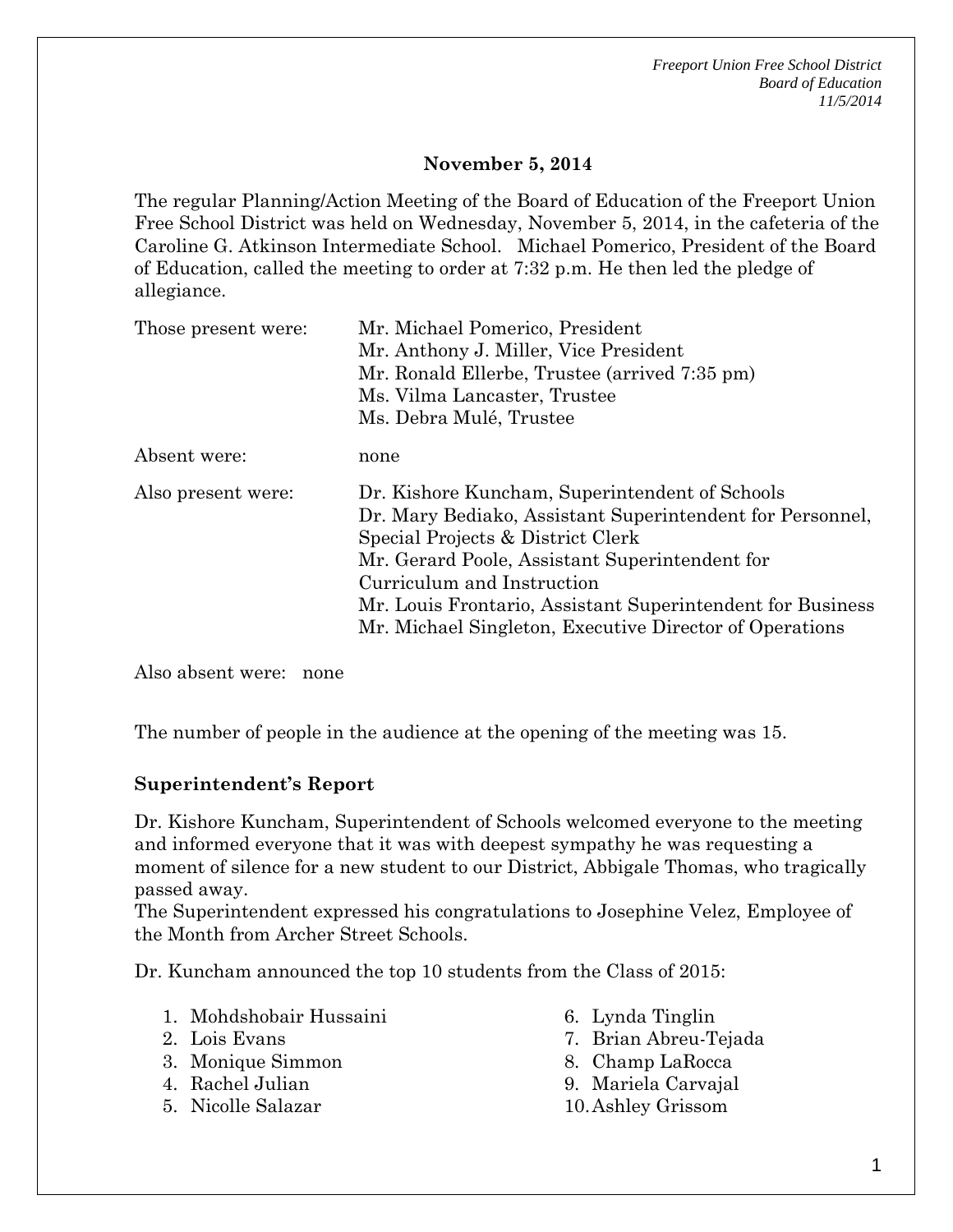He then announced the launch of Freeport Parent University on November 17, 2014, at Freeport High School from 7:00 pm to 9:00 pm.

The Superintendent then introduced Mr. Gerard Poole, Assistant Superintendent for Curriculum and Instruction and Ms. Sue Greca, Director of Second Languages. They gave a power point presentation to inform everyone on programs, services and an update on regulations for English Language Learners. (as attached)

## **Questions from the Public**

The public was given the opportunity to address the Board of Education. Each speaker was allowed to address the Board for four minutes on any topic. The Board and administration addressed the comments from the public.

# **Items for Action**

On a motion by Ms. Mulé and a seconded by Mr. Ellerbe the following item was approved:

# **Authorization to Sign an Agreement**

**BE IT RESOLVED,** that the Board of Education of the Freeport Union Free School District hereby authorizes the Superintendent (or his designee) to execute an agreement with Hofstra University for the 2014 Freeport High School Commencement to be held at the David S. Mack Sports Complex at Hofstra University on Friday, June 19, 2015.

The vote was unanimous, Ellerbe, Lancaster, Miller, Mulé and Pomerico.

On a motion by Mr. Ellerbe and a seconded by Ms. Mulé the following item was approved:

## **Approval of a Local Assistance Plan**

**Whereas,** all public schools in New York State are held accountable for performance of their students according to federal No Child Left Behind and New York State regulations, and Freeport High School has been identified as a Local Assistance Plan School for the 2014-15 school year for achievement gaps for English language Learners and Special Education students;

**Be it resolved,** that the Board of education approves the Local Assistance Plan for Freeport High School; and upon its approval, a copy of the Diagnostic Self-Review and Template will be posted on the Curriculum and Instruction tab on the District's homepage.

The vote was unanimous, Ellerbe, Lancaster, Miller, Mulé and Pomerico.